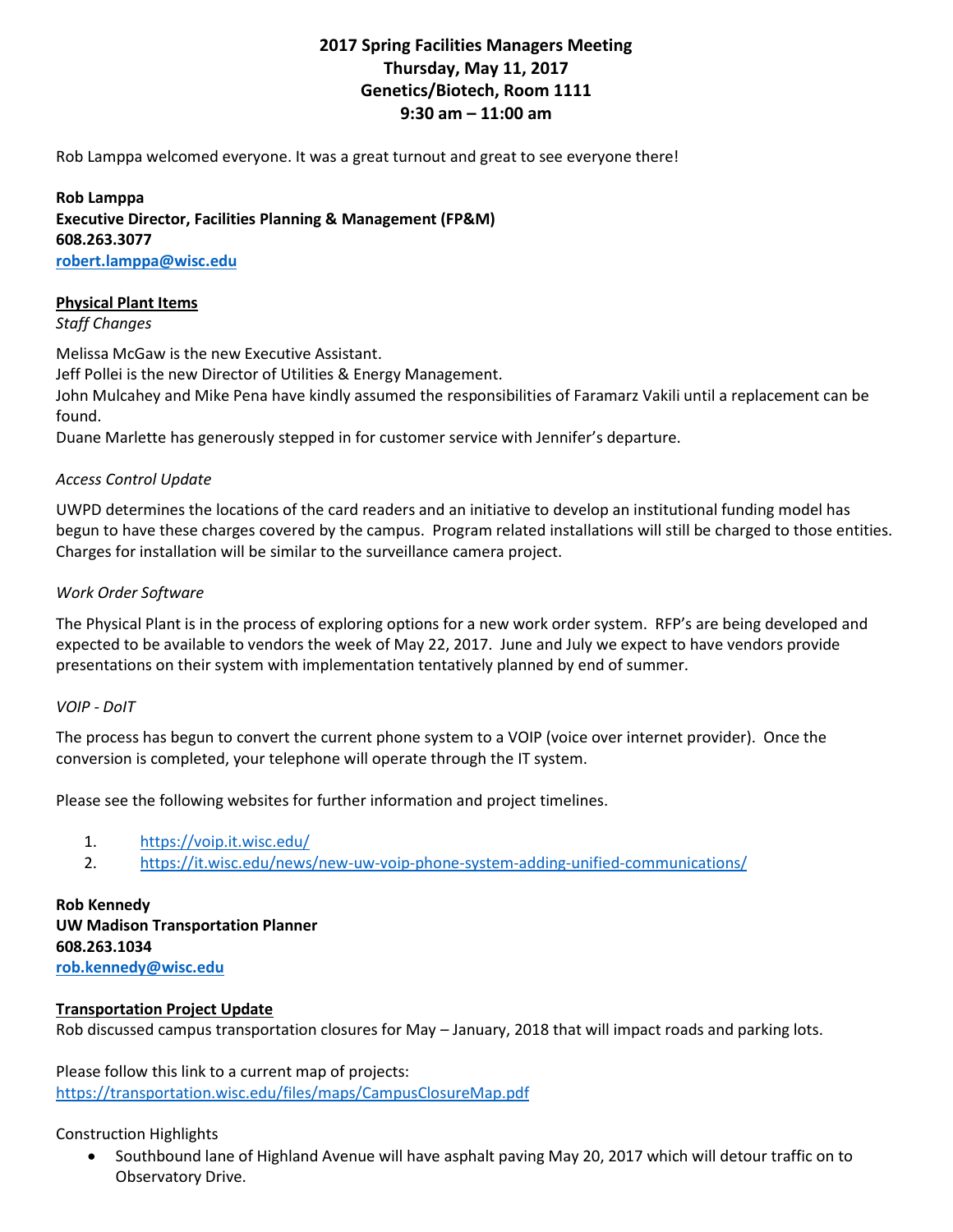- Eastbound lane of Observatory Drive, between Elm and Walnut, will be closed May 15-29, 2017; this same section will have both lanes closed May 30-June 7, 2017. Traffic will be rerouted to Linden Drive.
- The water meter pit will be repaired the week of May 15, 2017 causing closures on Engineering Drive.
- Lake Street will be closed entirely for crane installation, May 25-26, 2017
- UWPD addition continues; their lot (lot 16) will be closed May 15-June 16, 2017 for repaving. Anyone with a parking assignment in Lot 16 will park in Lot 17 during this phase of construction.
- Malt and Barley Lab will be demolished summer '17 causing the shutdown of the Walnut Street ramp.
- Forest Products Laboratory will close part of the bike path on Campus drive; the detour will be through their lower buildings and parking lot.
- Chemistry building project will close the bike lane and walkway beginning January/February '18.
- The SERF building will be demolished and rebuilt taking one lane on Dayton Street and the bike and pedestrian lane out of service during construction. Lot 87 will be eliminated with this project and returned to service with a decreased capacity. Work is expected to begin Fall '17.
- Langdon Street from the edge of the Red Gym to Wisconsin Avenue will have new utilities installed and repaved once that work is completed. Road will be open to local traffic only. The intersection at Lake and Langdon will also see closures. Bus routes will be affected along with some anticipated service interruptions which will be determined by the city. No start date has been provided yet.
- Charter Street / Tunnel project is on hold at this time.

**Top Tantivivat Facilities Access Specialist 608.263.3021 [top.tantivivat@wisc.edu](mailto:top.tantivivat@wisc.edu)**

#### **Elevator Outage Signage**

A sign to use during elevator outages has been developed and is available to Building Managers to post when an elevator is out of service.

# This form can be found here:

<https://fpm-www3.fpm.wisc.edu/spacemanagementoffice/LinkPages/FacMgr/tabid/115/Default.aspx> In the bottom right corner you'll find the form along with a cheat sheet to assist in completion if needed.

Please complete with all pertinent information and be sure to include the name and number of the contact person for your building. If possible, please include snapshots of your building when providing alternate access information. Any questions can be directed to Top Tantivivat.

**Cindy Statz Physical Plant Administration 608.263.3088 [cindy.statz@wisc.edu](mailto:cindy.statz@wisc.edu)**

#### **BSC Replacement Program**

This program is working to replace Biological Safety Cabinets over 20 years old; current count to reach that age is 290.

Campus Administration is investing 1 million dollars to purchase 100 BSC's that will begin to replace the 290 that are over 20 years old. These cabinets will be offered to departments at a 60% discount. EH&S has developed a listing for replacement based on safety need. If your department has a cabinet that is no longer repairable or certifiable, please let EH&S know so you can be advanced on the list.

C. Coakley has been hired to remove old cabinets to an offsite location for disassembling to limit the disruption to the department. New BSC's are being stored onsite to eliminate any lead time and have immediate availability. Please contact Emily Olstad, 608.513.0653 o[r emily.olstad@wisc.edu,](mailto:emily.olstad@wisc.edu) with any questions on replacement. Departments are encouraged to take advantage of this program if possible.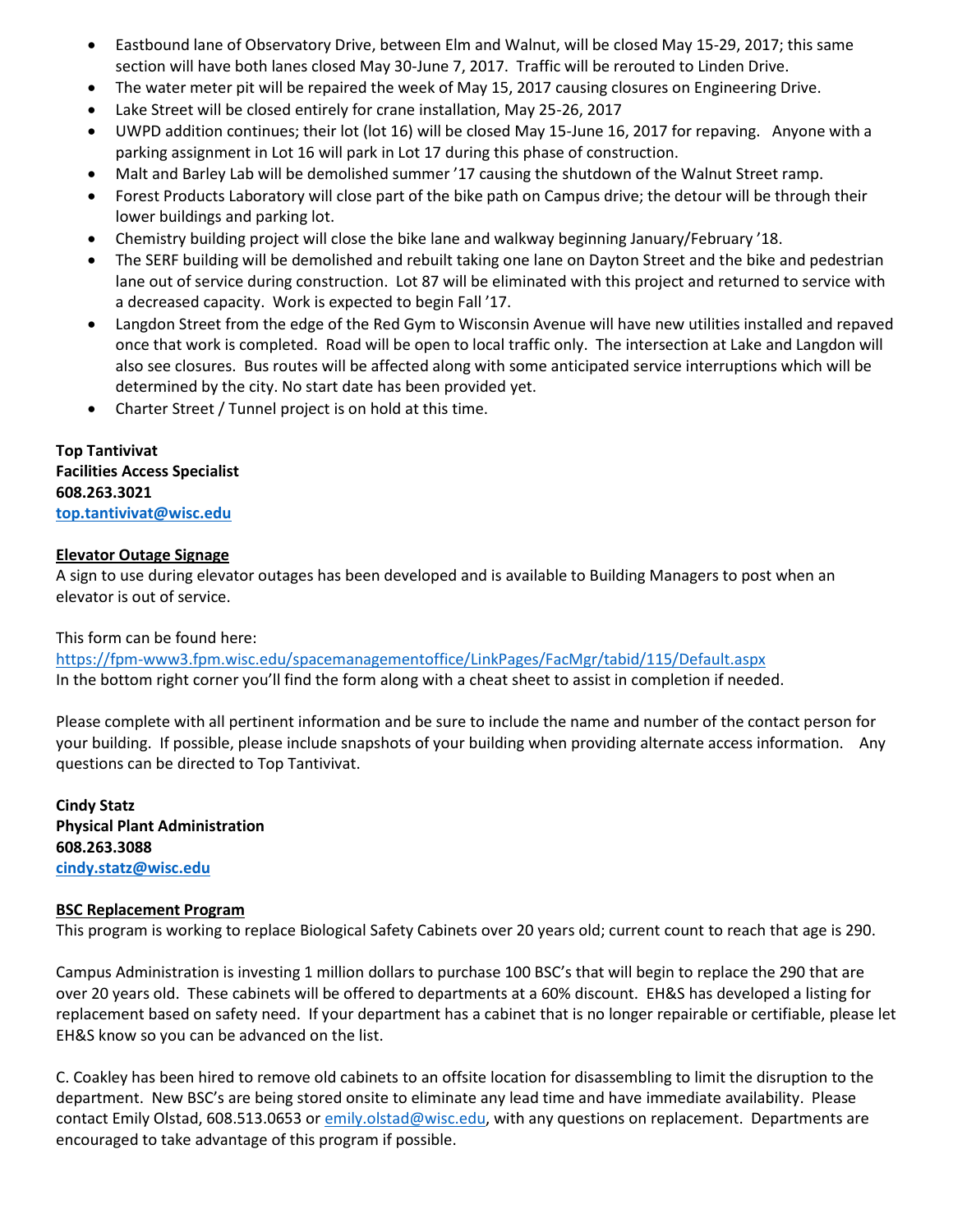\*\*Helium Update\*\* Beginning Thursday, May 18, 2017, Campus Services will begin delivery of helium. This change will only be during regular business hours; no changes will be made for after hour's requests.

**Kris Ackerbauer Director of Services 608.265.2758 [kris.ackerbauer@wisc.edu](mailto:kris.ackerbauer@wisc.edu)**

#### **Recycling and/or Composting**

Kris shared information on current recycling practices throughout campus. There are two recycling streams, single and multi-stream. Our current practice is multi-stream which allows the University to be greener and generate more revenue.

Some items included in our recycling program are:

| Paper           | Glass            | Plastic #1-7   | Aluminum                       |
|-----------------|------------------|----------------|--------------------------------|
| Composting      | <b>Batteries</b> | <b>Phones</b>  | Asphalt Rubble                 |
| Concrete Rubble | Carpets          | <b>Pallets</b> | Wood (unpainted & unvarnished) |
| Shoes           | Clothing         | e-Waste        | <b>Bulk Styrofoam</b>          |

Once the items are picked up, they are transported to the MRF (Materials Recovery Facility) for further sorting and resale. Income generated is dependent on how clean the material is and the current market demand.

Any load not deemed clean enough for recycle is sent directly to the landfill. To keep the recyclables uncontaminated, all food and liquid needs to be removed. If in doubt where to put something, the trash is best to not contaminate a whole load causing an increase in landfill material and loss of income for recyclable materials.

Items not to be recycled include:

| <b>Tissues</b> | Waxy Paper      | Coffee Cups             | Paper Towels             |
|----------------|-----------------|-------------------------|--------------------------|
| Photos         | Laminated Paper | Cardboard Pizza Boxes   | Diary/Juice Cartons      |
| Straws         | Cellophane      | <b>Plastic Utensils</b> | Chip Bags/Candy Wrappers |

Styrofoam is collected at various buildings for a company in Waunakee who recycles it to make plastic picture frames. Styrofoam must be naked; no stickers, tape, plastic bags, polyethylene foam (the type you can't break) or peanuts. If you find your Styrofoam collection is filling faster than your pick up frequency, please call 263-3333 for pickup and they will adjust schedule as needed.

For a complete listing of buildings with designated bins click here (material should only be placed in designated recycling areas): <https://sustainability.wisc.edu/projects/styrofoam/>

There are a few compost collection bins across campus that can accept items such as:

| Eggshells      | Coffee/Tea | Newspaper                                   | Fruit                  |
|----------------|------------|---------------------------------------------|------------------------|
| Vegetables     |            | Brown Paper Towel Shredded Greasy Cardboard | Bread or Rice Products |
| Dairy Products | Meat Waste | <b>Napkins</b>                              |                        |

Items that cannot go in these collection bins include:

| Trash                 | Styrofoam cups          | Take Out Boxes | Coffee Cups |
|-----------------------|-------------------------|----------------|-------------|
| Cellphones            | <b>Plastic Utensils</b> | Ziploc Bags    | Chip Bags   |
| <b>Snack Wrappers</b> |                         |                |             |

If you need any recycling signage updated near collection containers, please let Physical Plant Customer Service know and we will get new signage.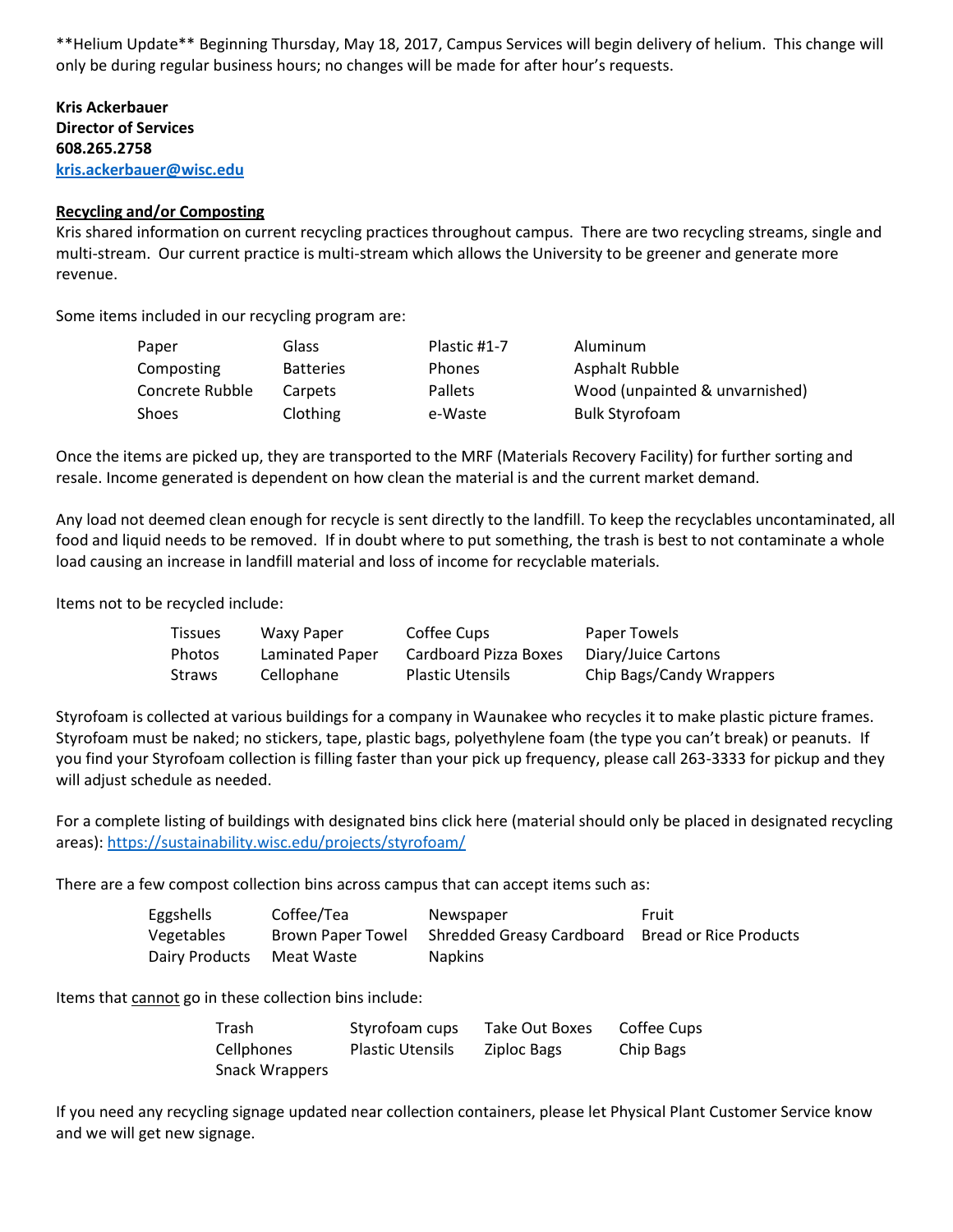Do you have books that need to be recycled/repurposed? Swap Surplus will take them! Box up your books and submit a surplus request for pickup. Please no proprietary or research papers.

If you have light bulbs needing to be recycled, please submit a work order and custodial staff will pick up and place in the larger collection area in your building.

**Amy Rognsvoog Property Control Manager 608.265.7830** [amy.rognsvoog@wisc.edu](mailto:amy.rognsvoog@wisc.edu)

# **Property Control**

Amy reviewed the proper way to dispose of capital equipment items. Capital equipment is defined as an item that costs more than \$5,000, useful life on campus exceeds one year and is moveable, not attached to anything. There are currently over 24,000 capital equipment pieces on campus with initial cost values over \$861million. The purpose of this discussion today was to eliminate University property leaving needlessly when another department may have a need for it.

Effective January 1, 2017, one new policy and 11 new procedures were developed to protect large ticket items on campus. Everyone on campus should have an understanding of this policy and procedures.

Capital items can be identified with a barcode tag that is either white with red/blue letters, blue/yellow stripe or red/yellow stripe. Each tag will have a number that starts with either a U (item belongs to the University) or F (item is owned by others). No item should leave the University with a barcode label still attached.

If you have questions you can contact any DPA (Departmental Property Administrator) trained in all policies and procedures. You may also contact Property Control, Mark Rudman (262-1350), Sandeepa Lama (265-8467) or Amy Rognsvoog (265-7830).

More information and a listing of DPA's can be found on the Property Control website:

<http://www.bussvc.wisc.edu/acct/propcont/prophome.html>

If your need is less urgent, you can email [property@bussvc.wisc.edu.](mailto:property@bussvc.wisc.edu)

Anyone interested in training can find information on the Property Control website for opportunities starting in the new fiscal year.

**Rhonda James Landscape Architect Senior 608.263.3032 [rhonda.james@wisc.edu](mailto:rhonda.james@wisc.edu)**

# **Edible Landscape Policy Draft**

Edible landscape is a mix of vegetables planted on a smaller scale. Urban agriculture is something that is produced and sold. Interest has increased for edible landscape therefore creating a need for an edible landscape policy.

This policy will not cover larger gardens such as Eagle Heights, Allen Centennial or Botany Garden. New edible landscaping will not be permitted in landscaped beds such as Bascom Hall, Randall Memorial, Randall north Lawn to name a few.

Students applying to participate must be connected to UW Madison, obtain departmental sponsorship, provide three contacts and provide a valid educational value. Applications can be completed on the FP&M Customer Service website.

Once accepted, there will need to be an approved permit and signed memo of understanding.